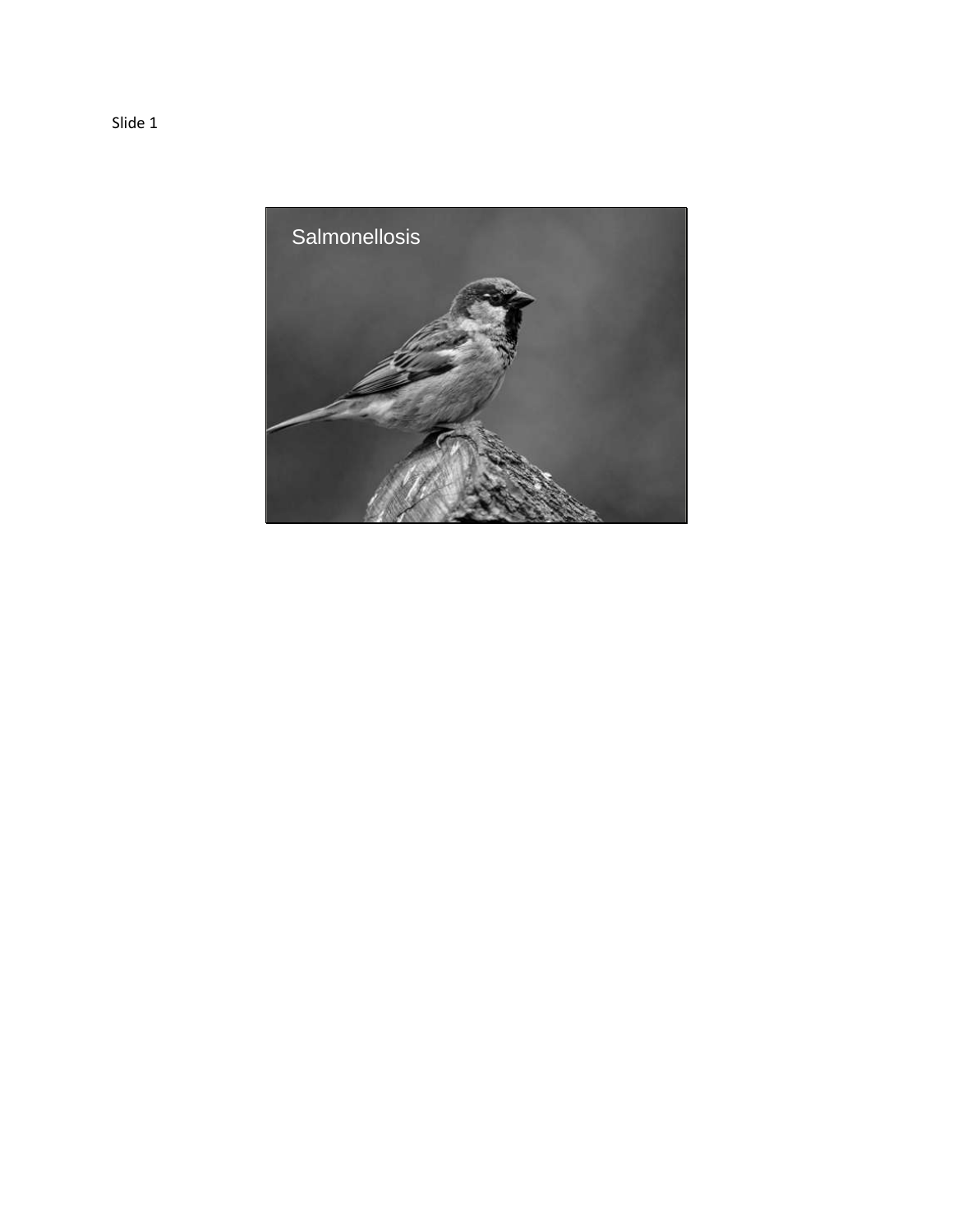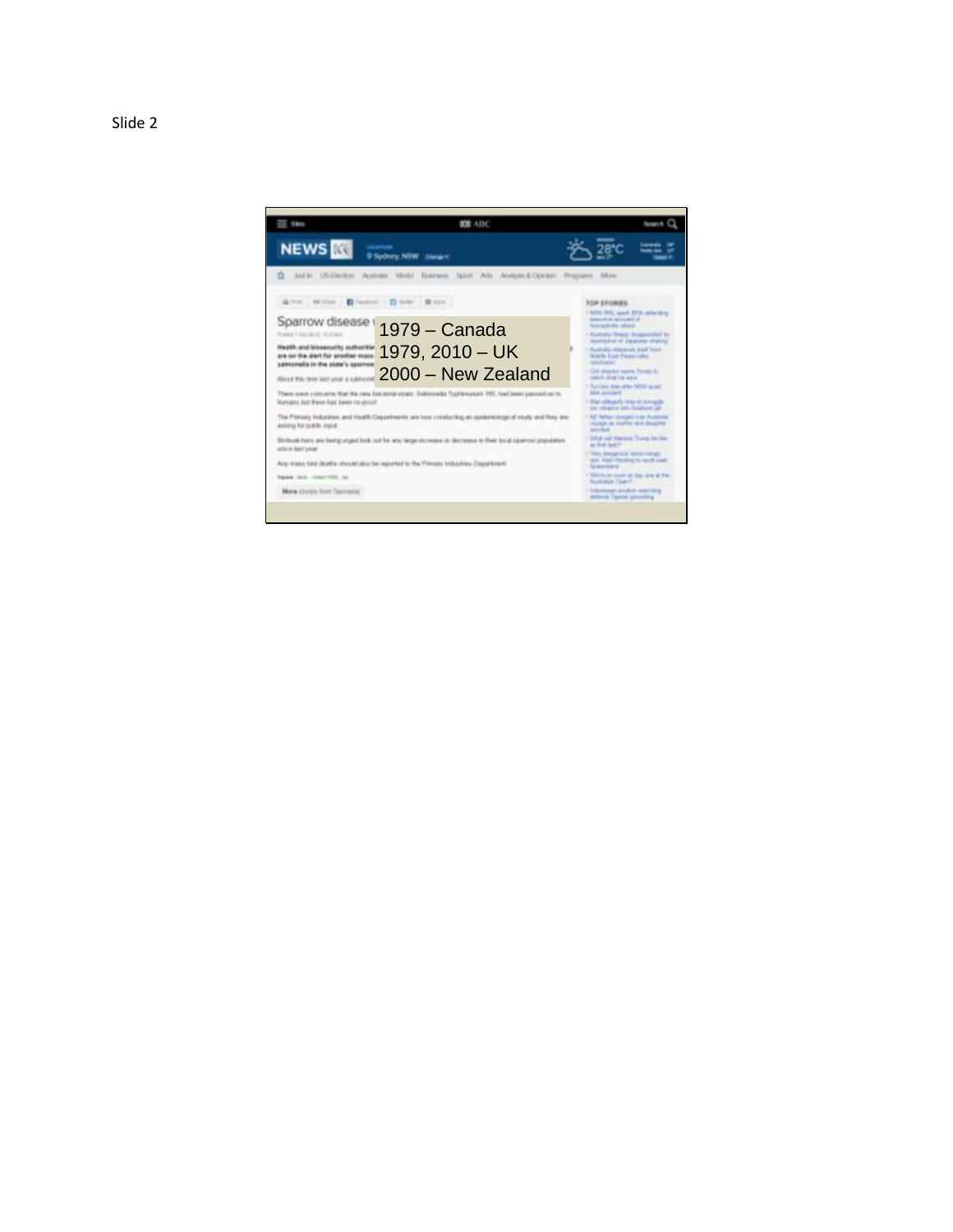## November 2016

- Over one month, approximately one house sparrow per day and occasional other avian species were found sick and dead on a property in North Melbourne (~40 cases)
- No specific clinical signs noted.
- AgVic received one sparrow which was euthanased and two frozen carcasses – a sparrow and spotted turtle dove

Slide courtesy of Mark Hawes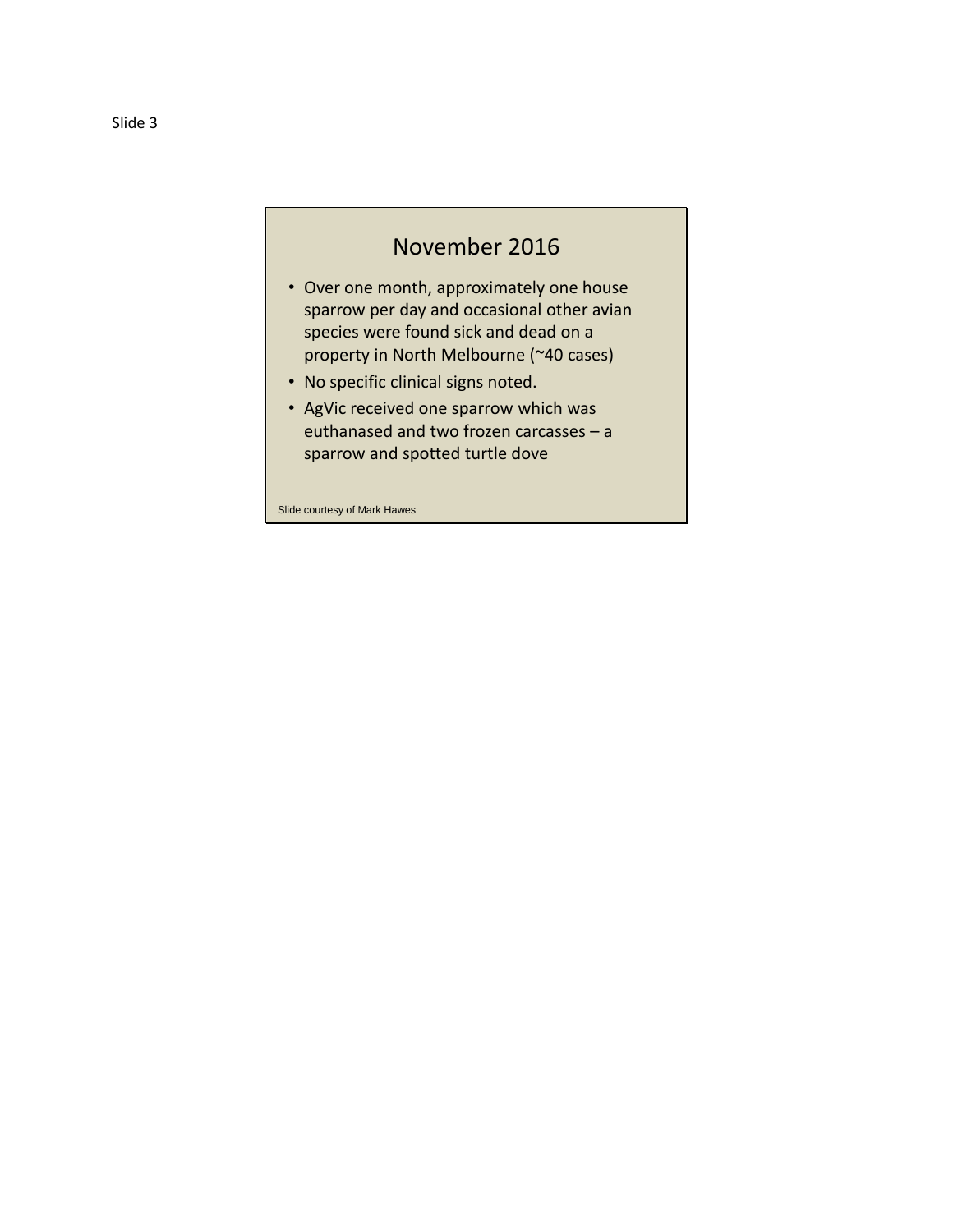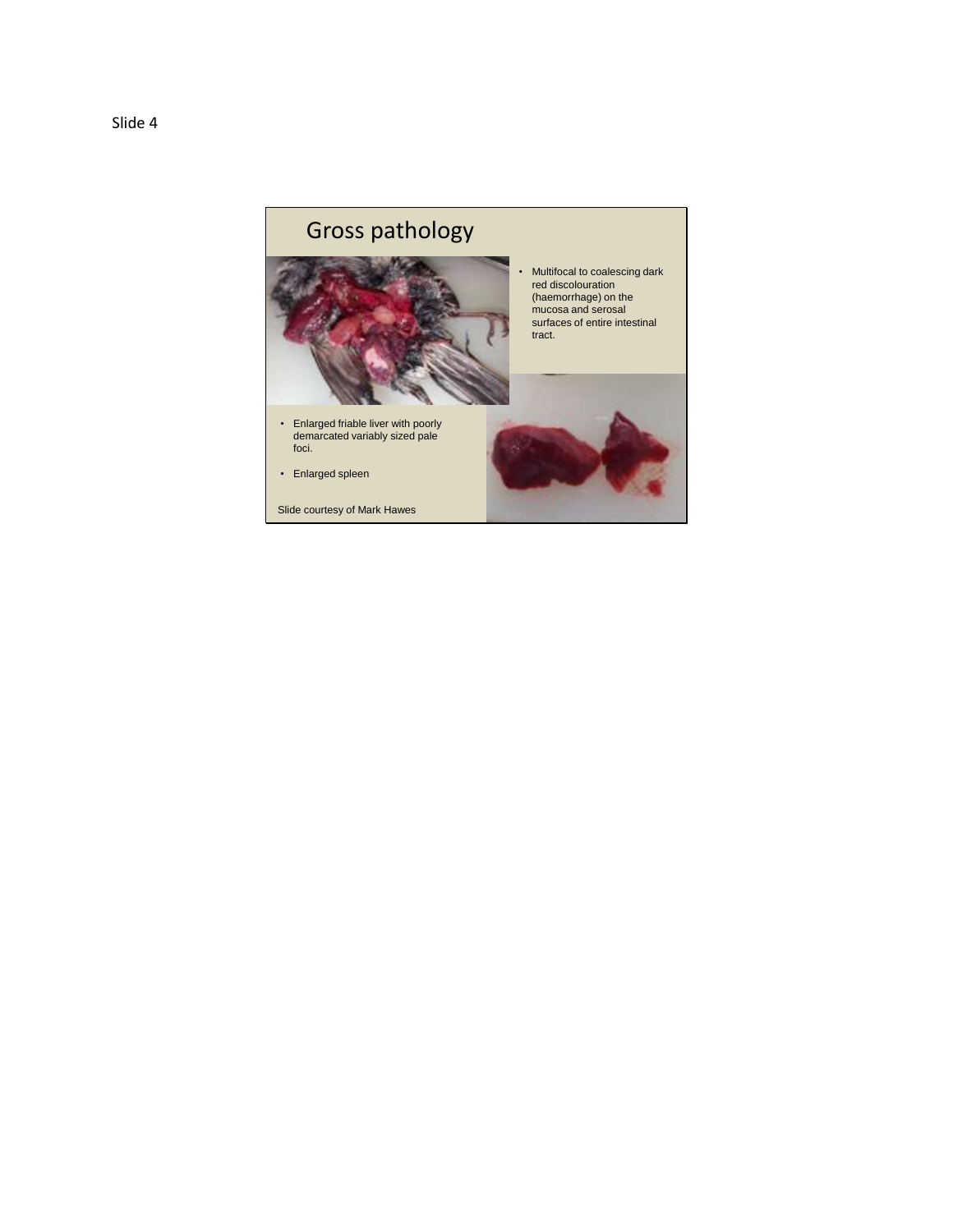

Hepatocellular necrosis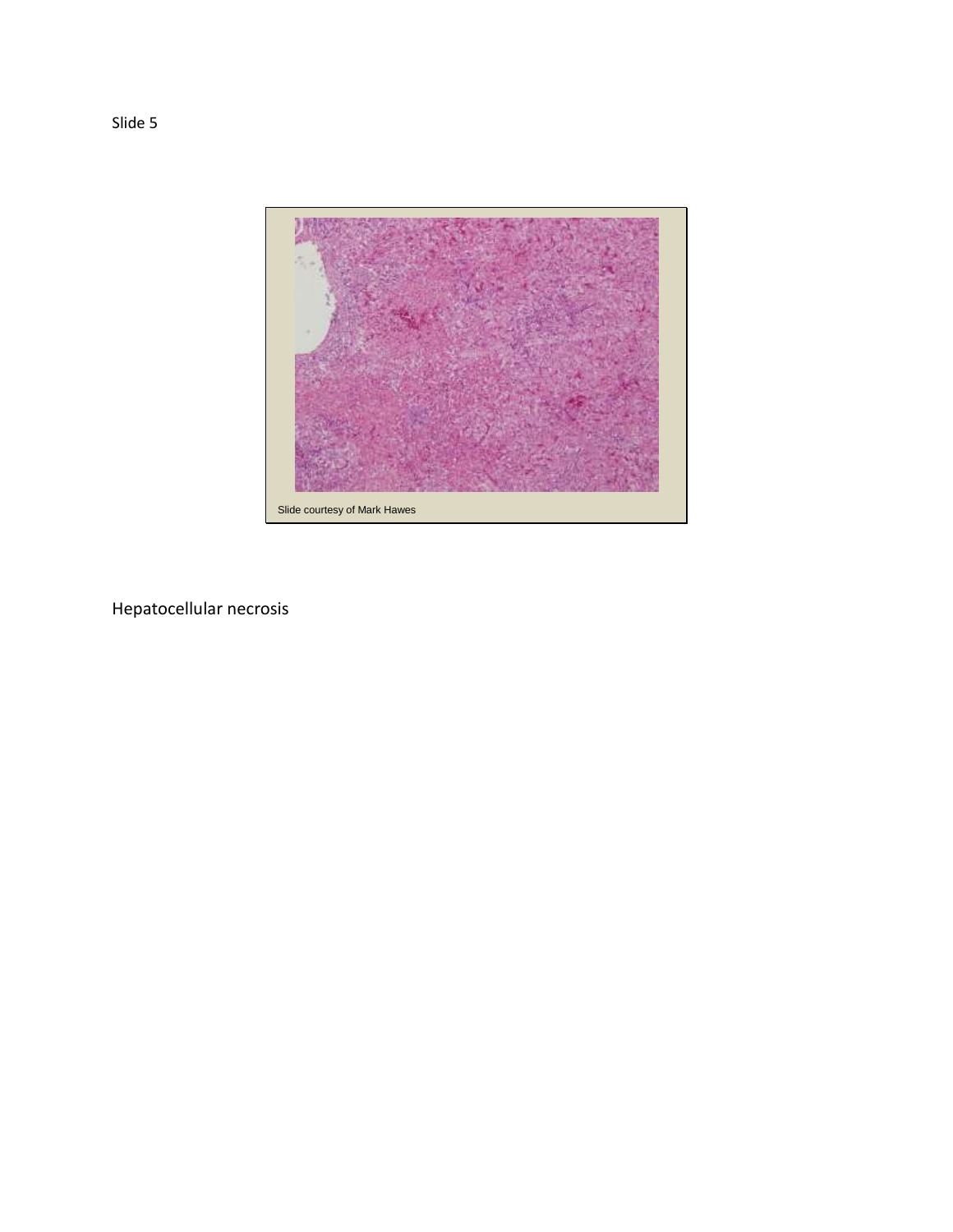

Hepatocellular necrosis and mononuclear inflammation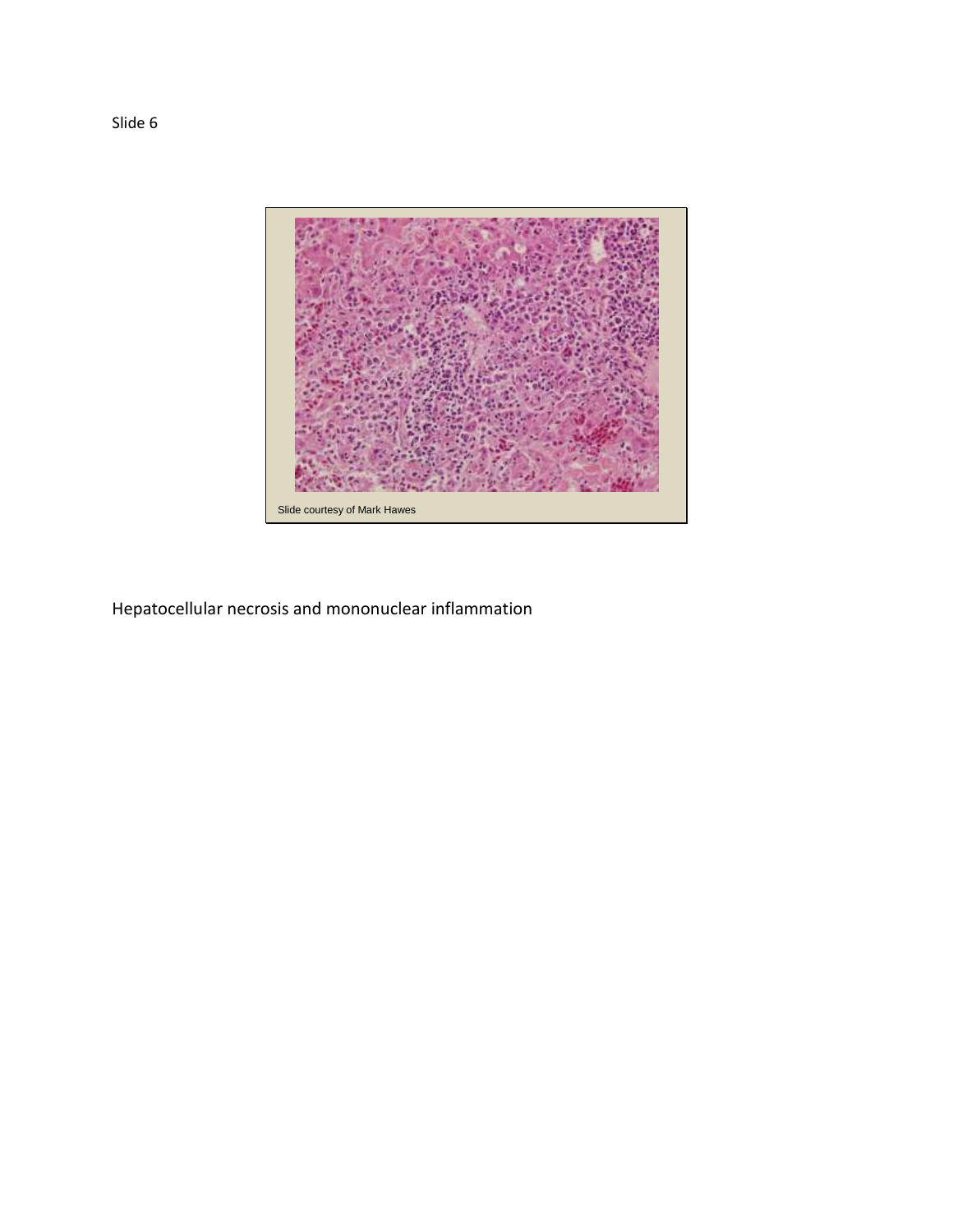

Hepatocellular necrosis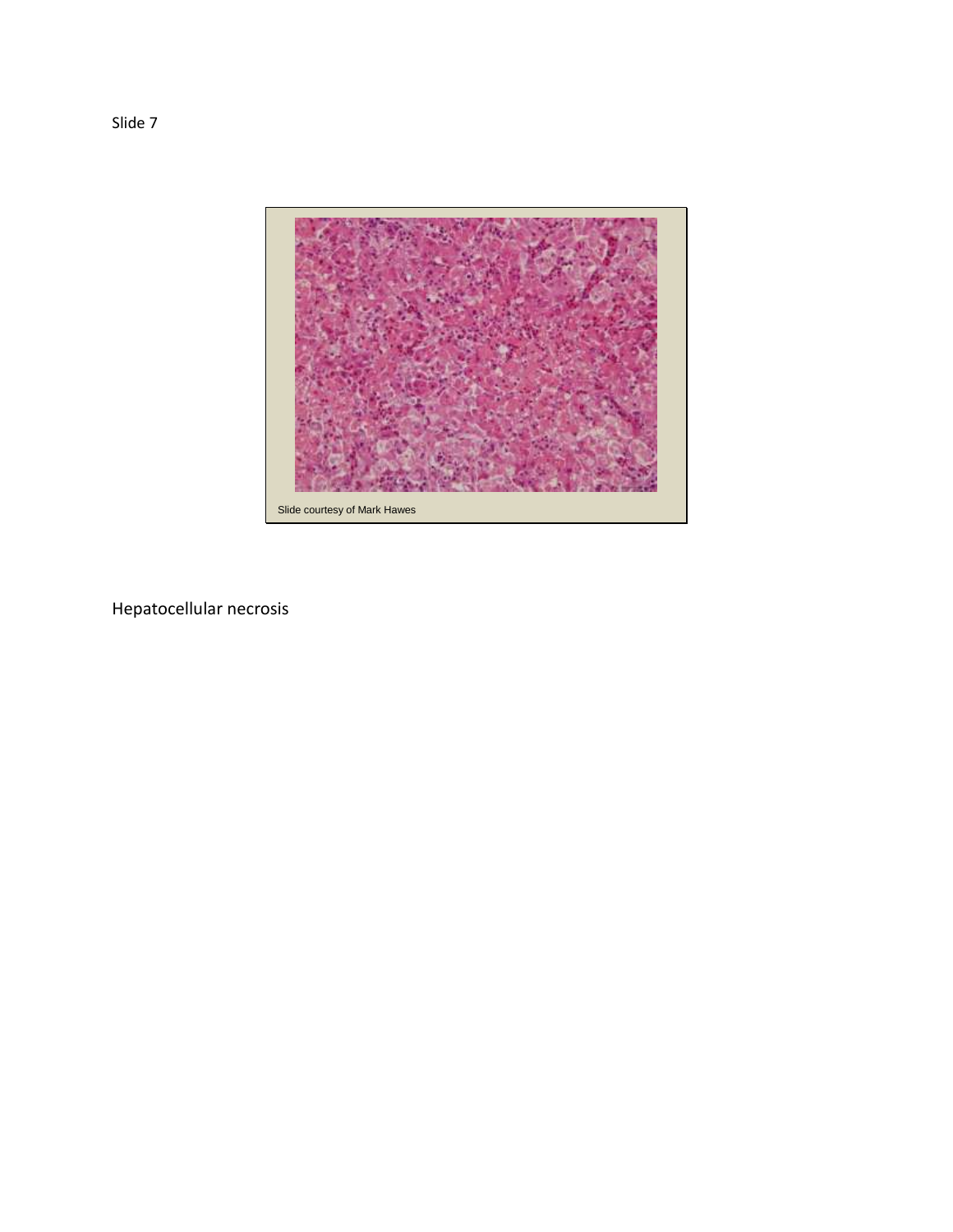

Short rods consistent with Salmonella identified on H&E.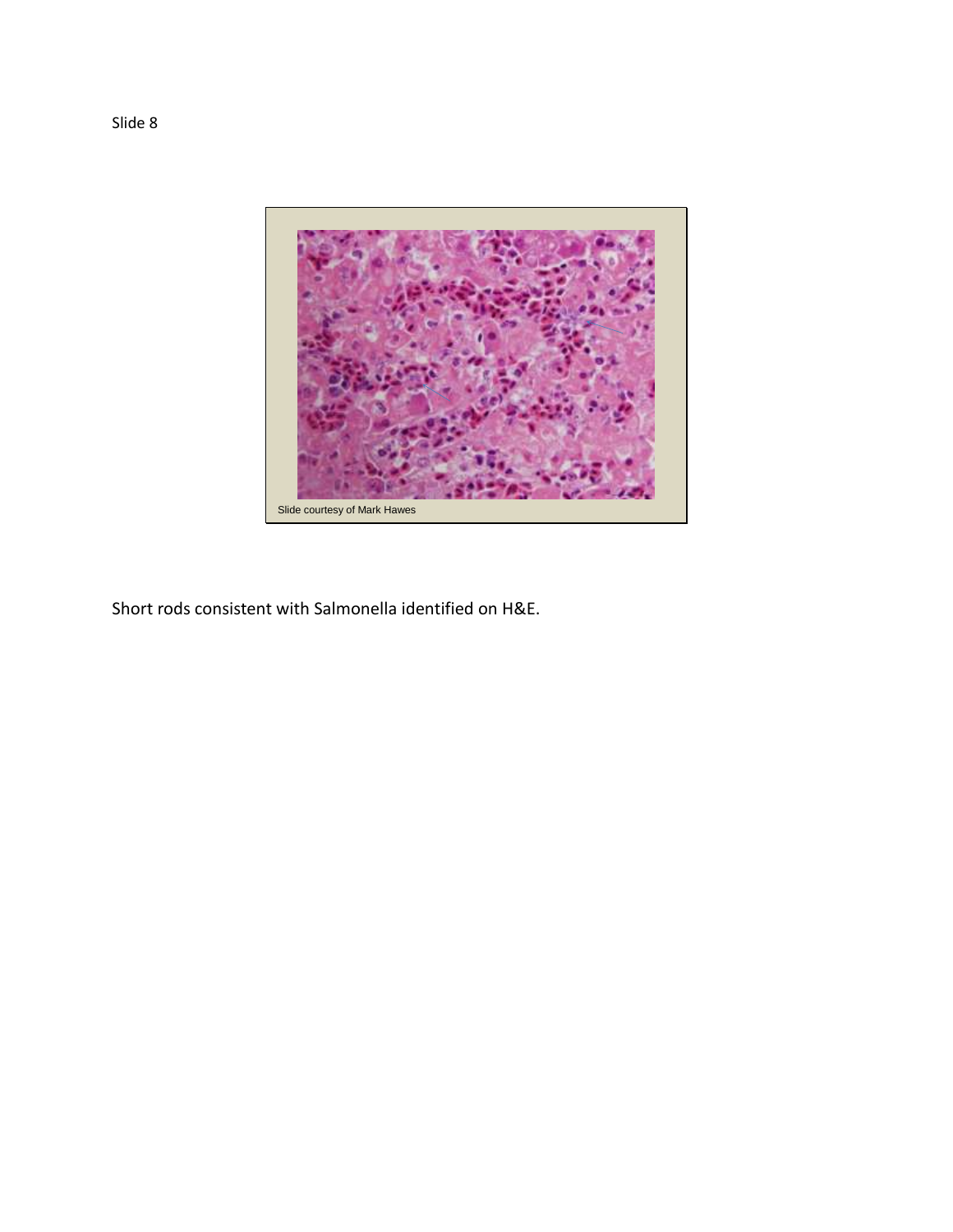

And the same tissue stained with Gram further highlights the bacteria.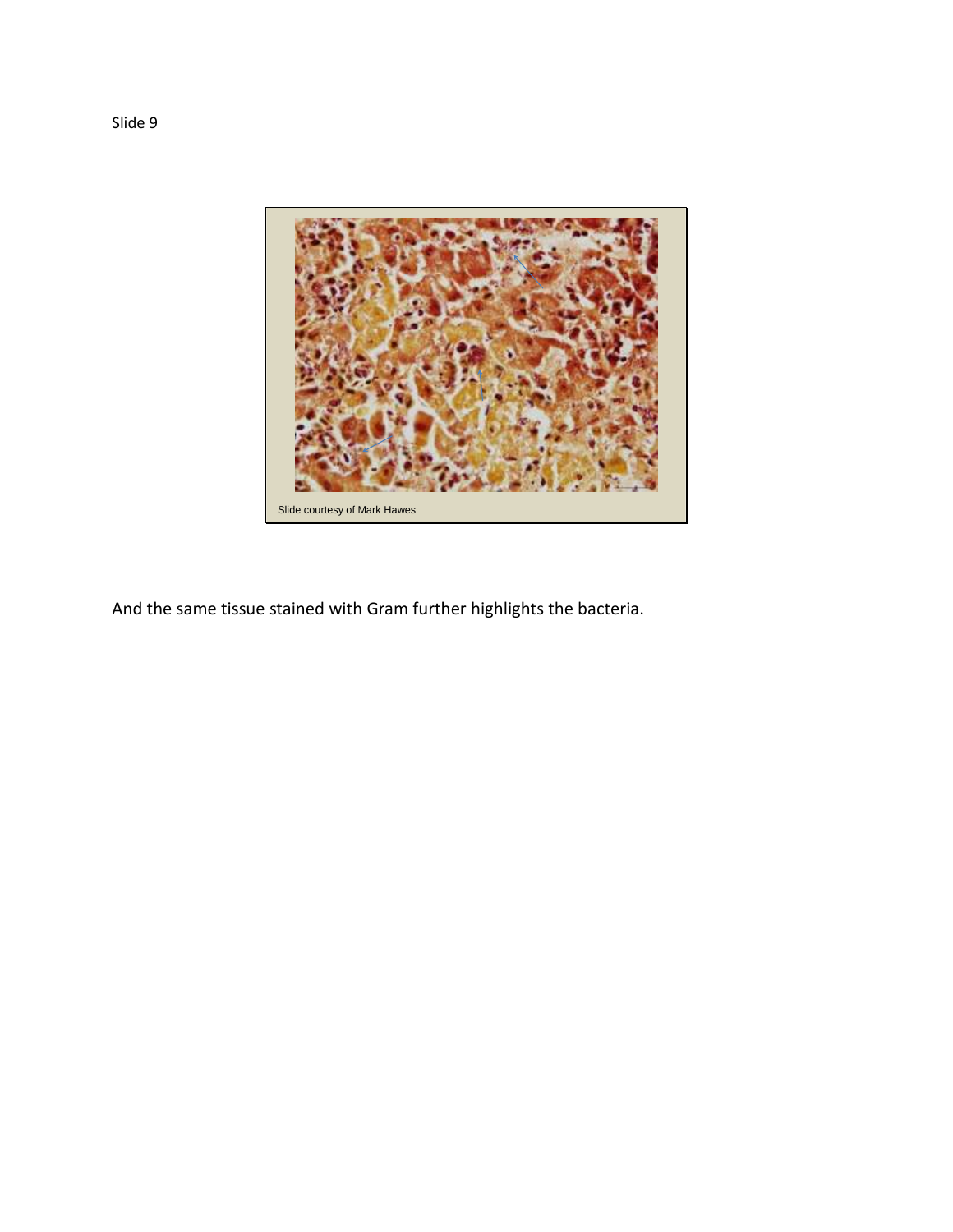Slide 10



Giant cell formation in the spleen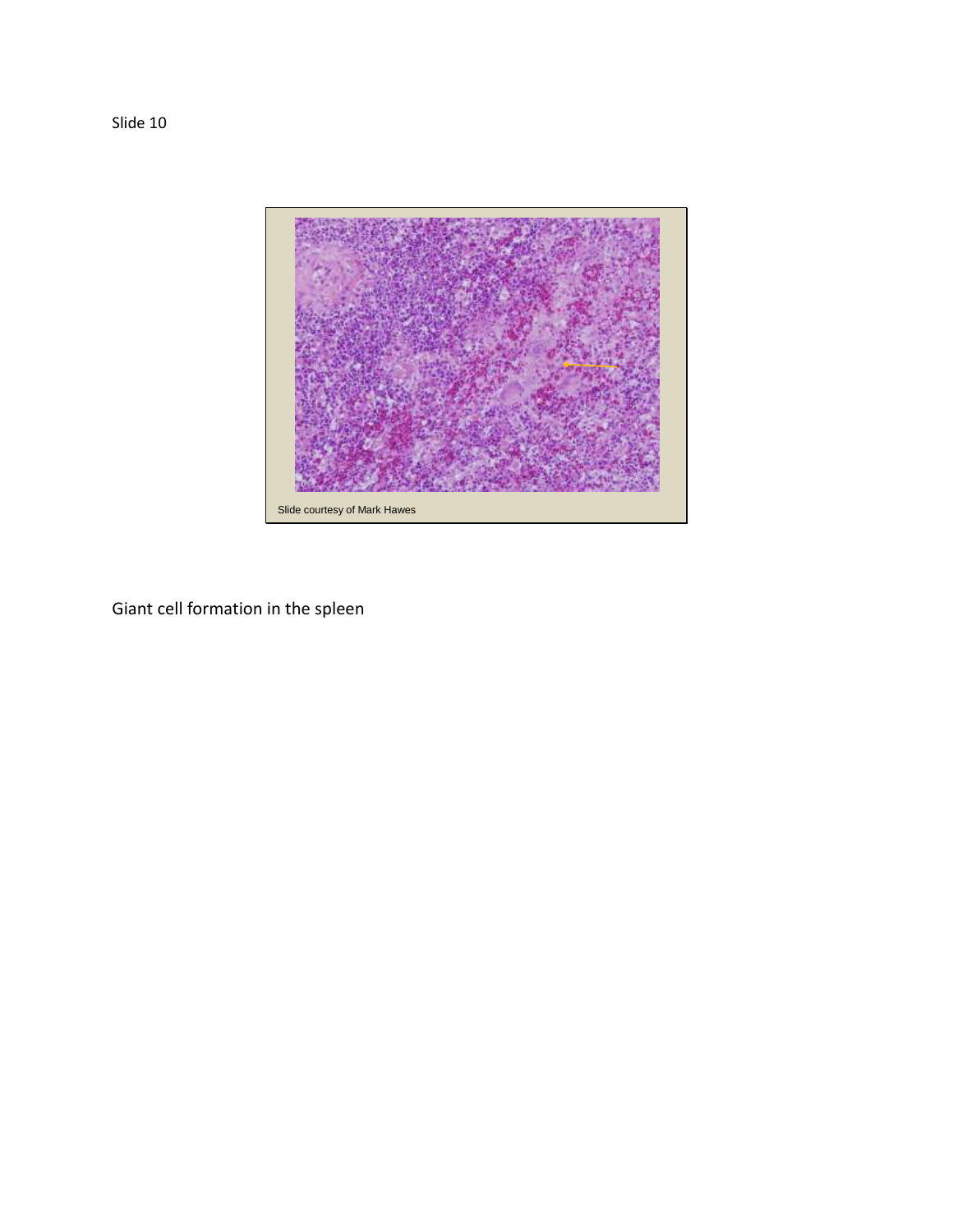

Giant cell formation in the spleen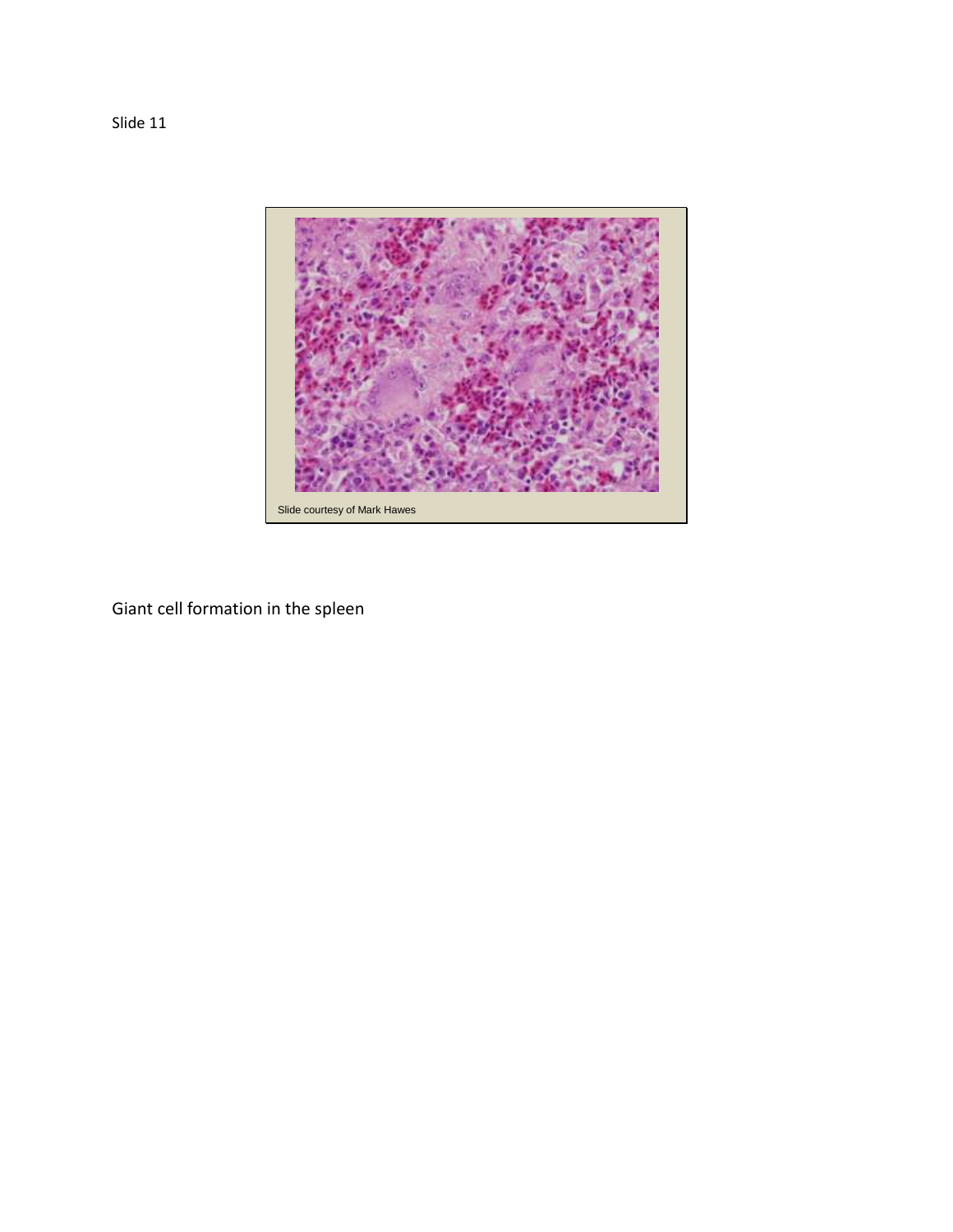

Vasculitis in the kidney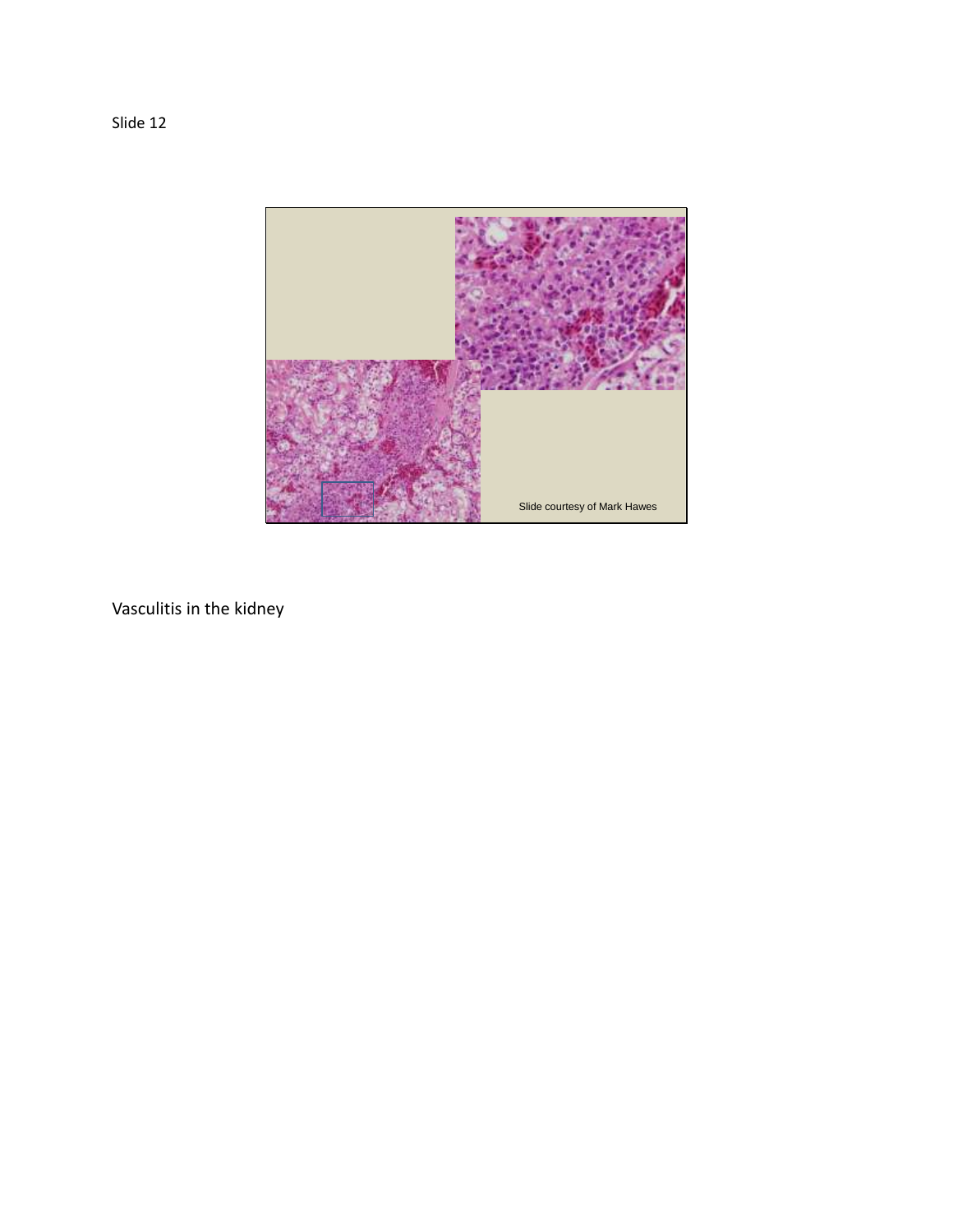

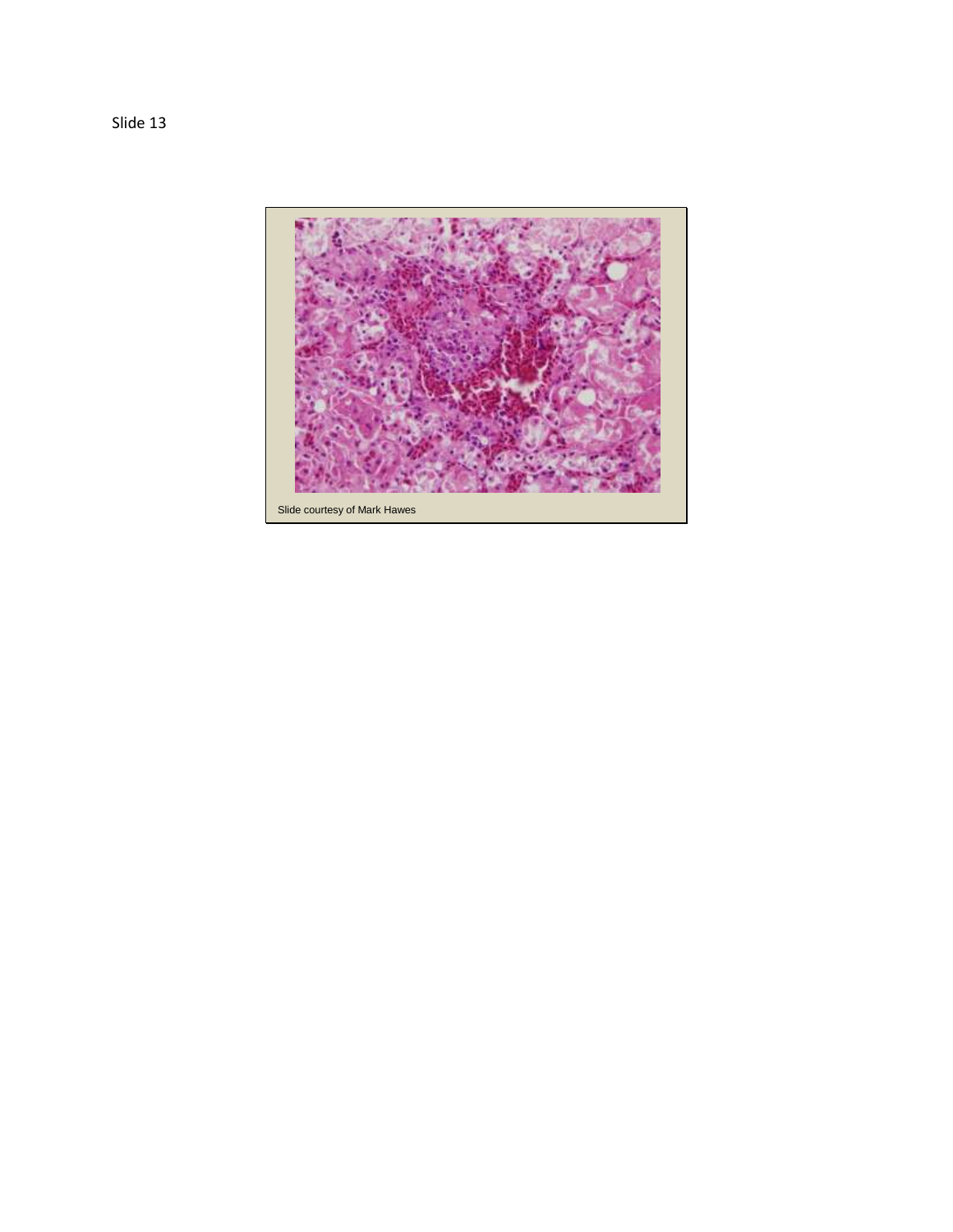

Small intestinal mucosal haemorrhage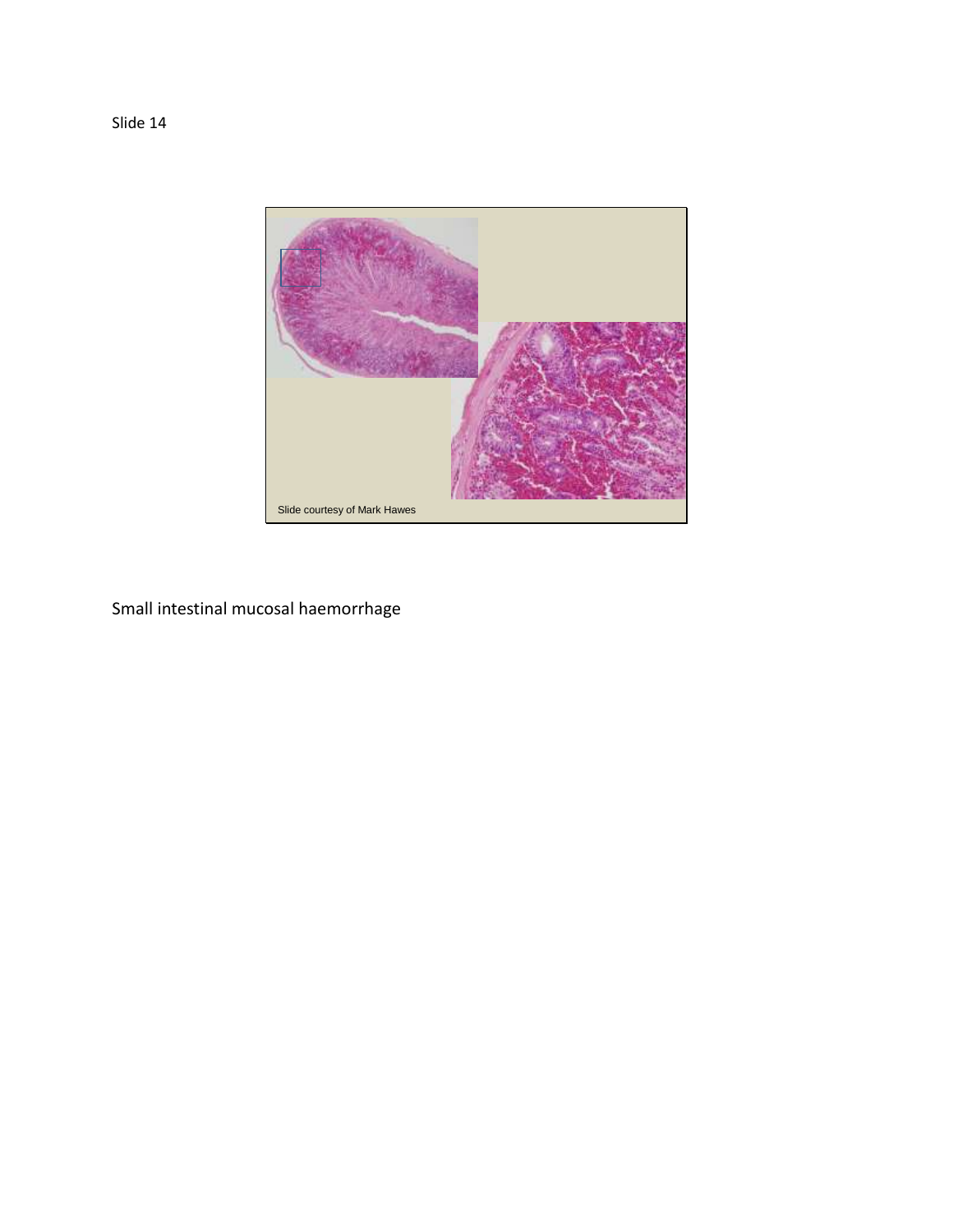

Diagnosis is by culture of liver, spleen, intestine and crop of freshly dead birds. Faecal culture from subclinically affected birds is also possible.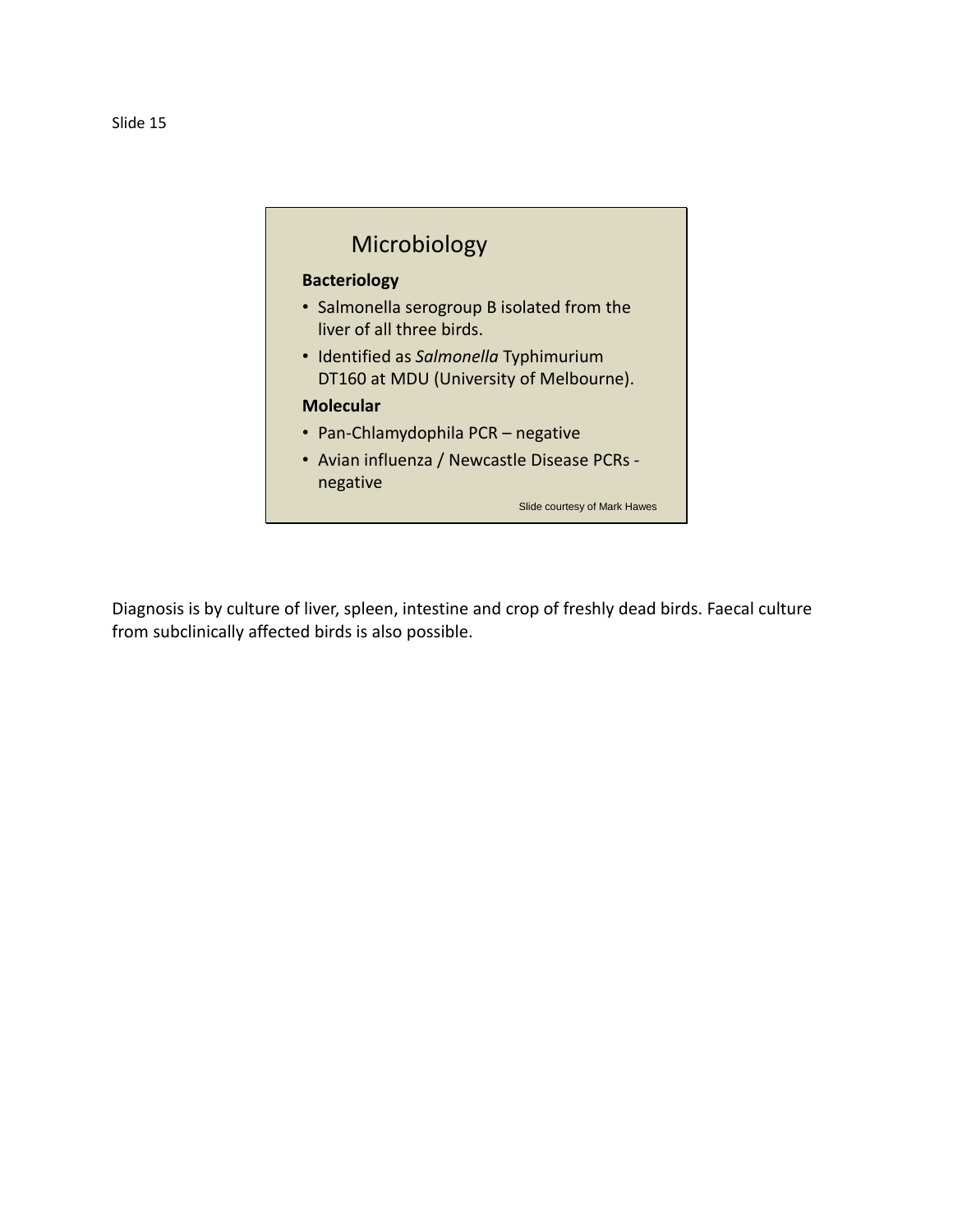

Necrotizing ingluvitis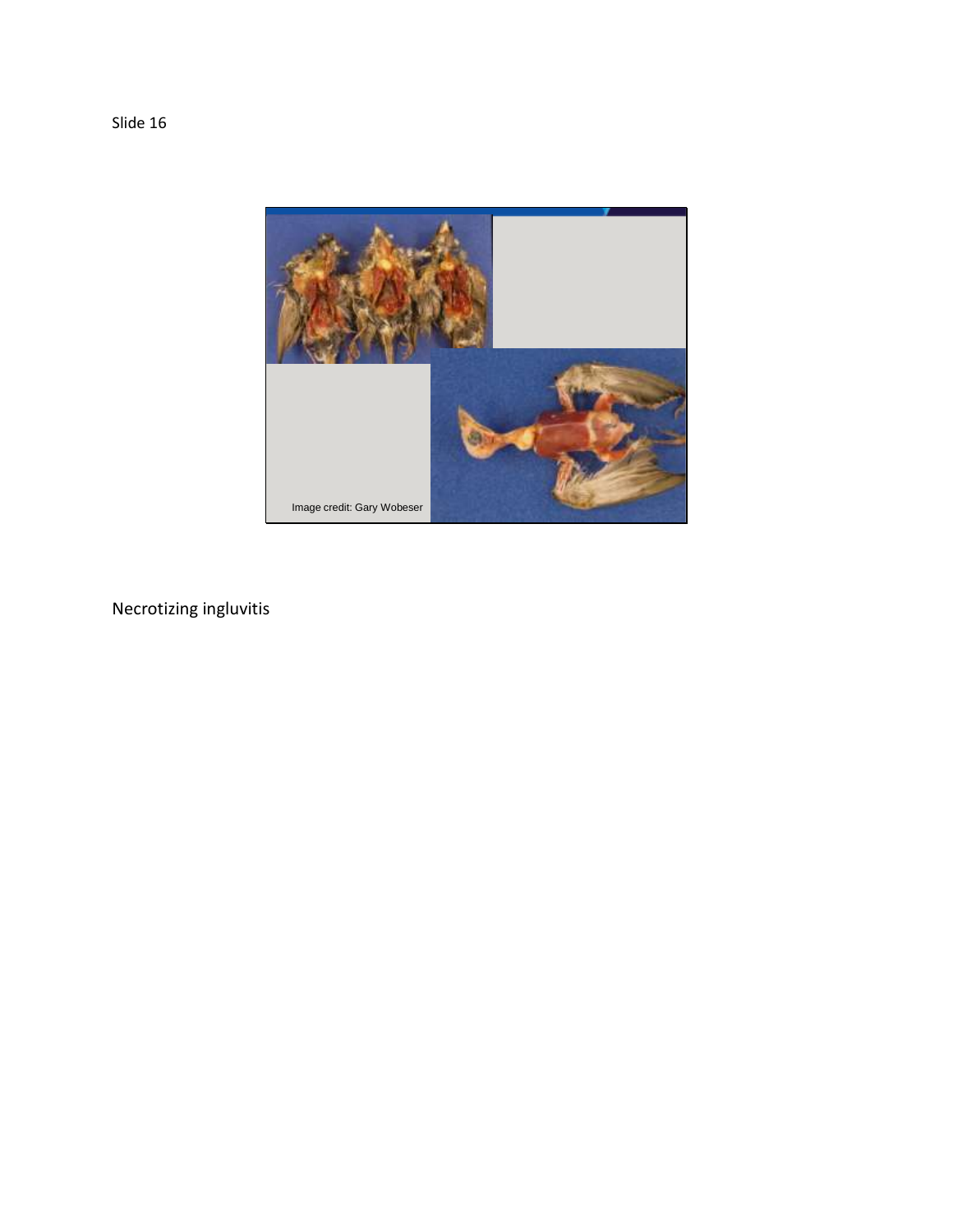

Renal necrosis; liver and spleen are also often grossly affected.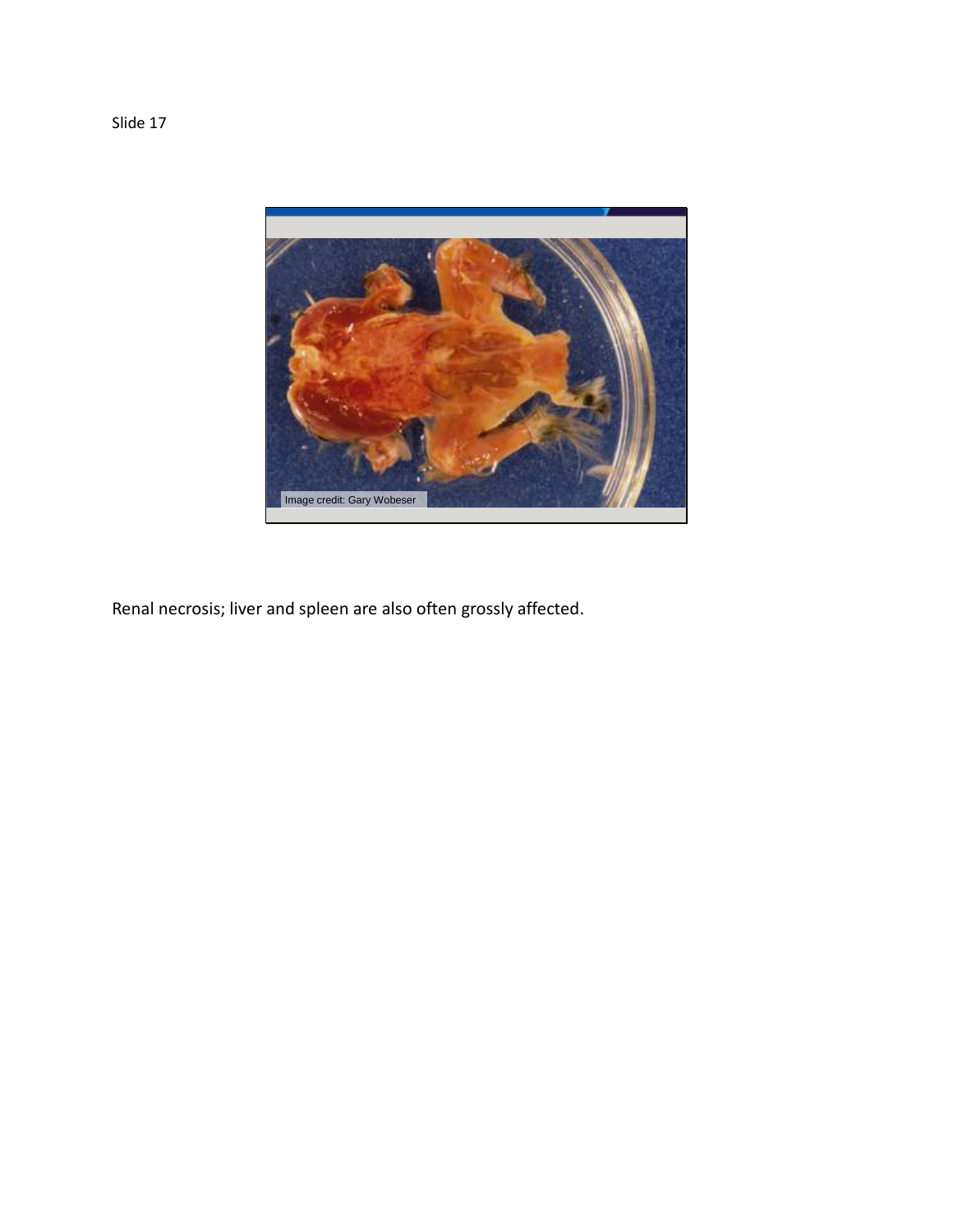

Necrotizing colitis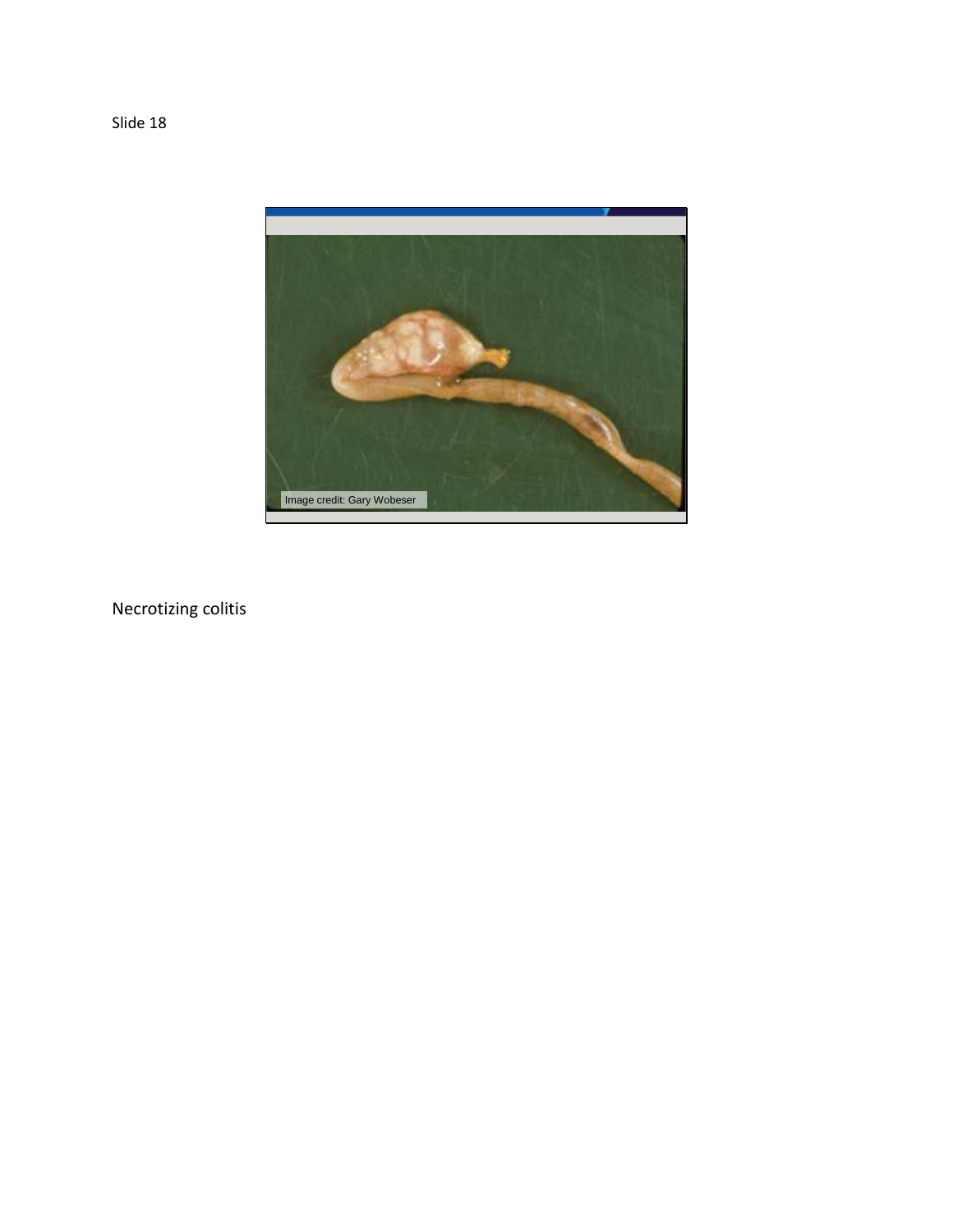

Focal encephalomalacia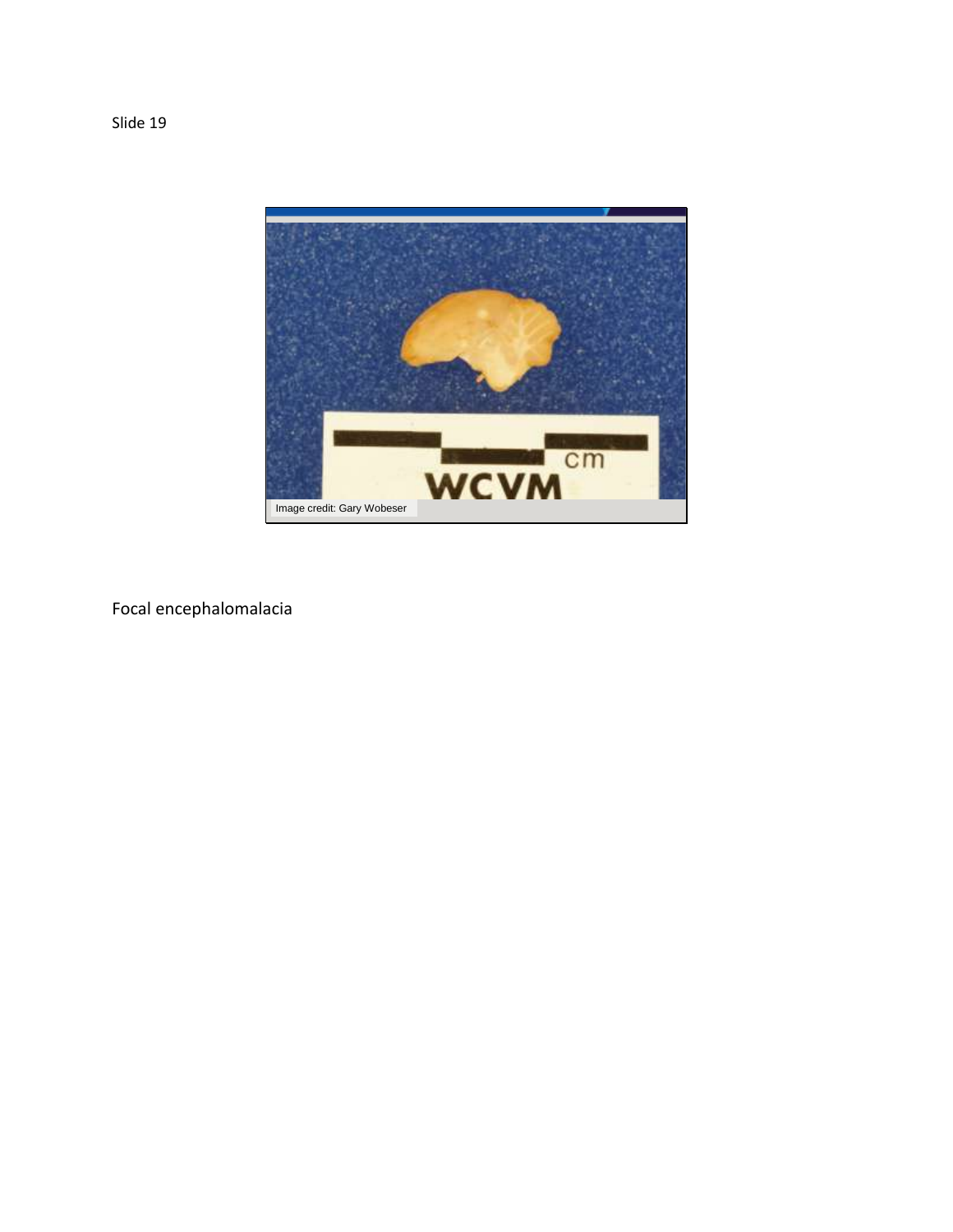

Disease is associated with bird feeders in N America (faecal-oral transmission)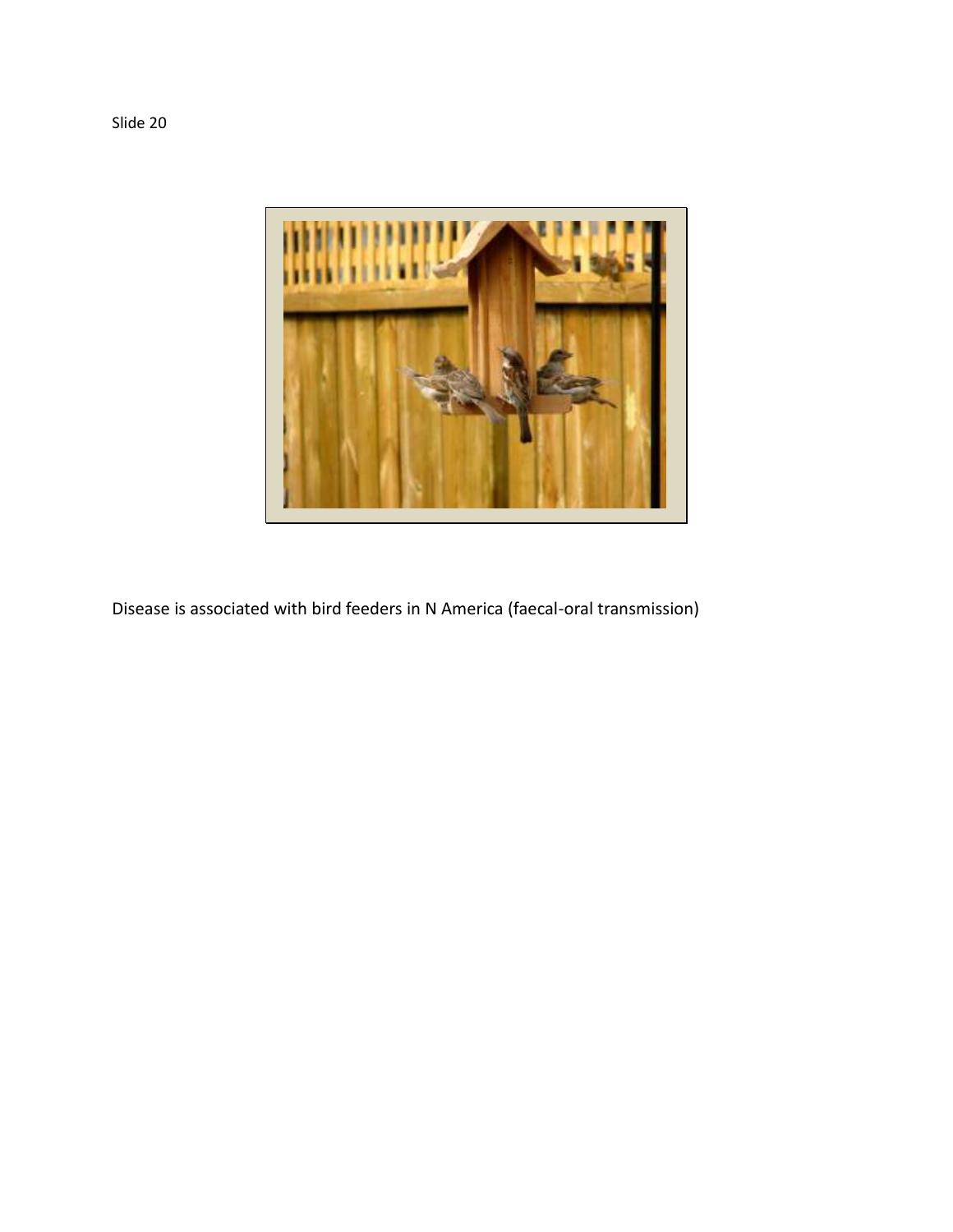## *Salmonella* Typhimurium DT160

- Identified from sick and healthy house sparrows in North America and Europe
- Diagnosed as the cause of mass mortalities in NZ (2000) and Tasmania (2009).
- Has become a cause of human salmonellosis in NZ and Tasmania.
- Humans on mainland Australia diagnosis with Salmonellosis due to Salmonella Typhimurium DT160 have, to date, been traced back to travel in NZ / Tasmania. Slide courtesy of Mark Hawes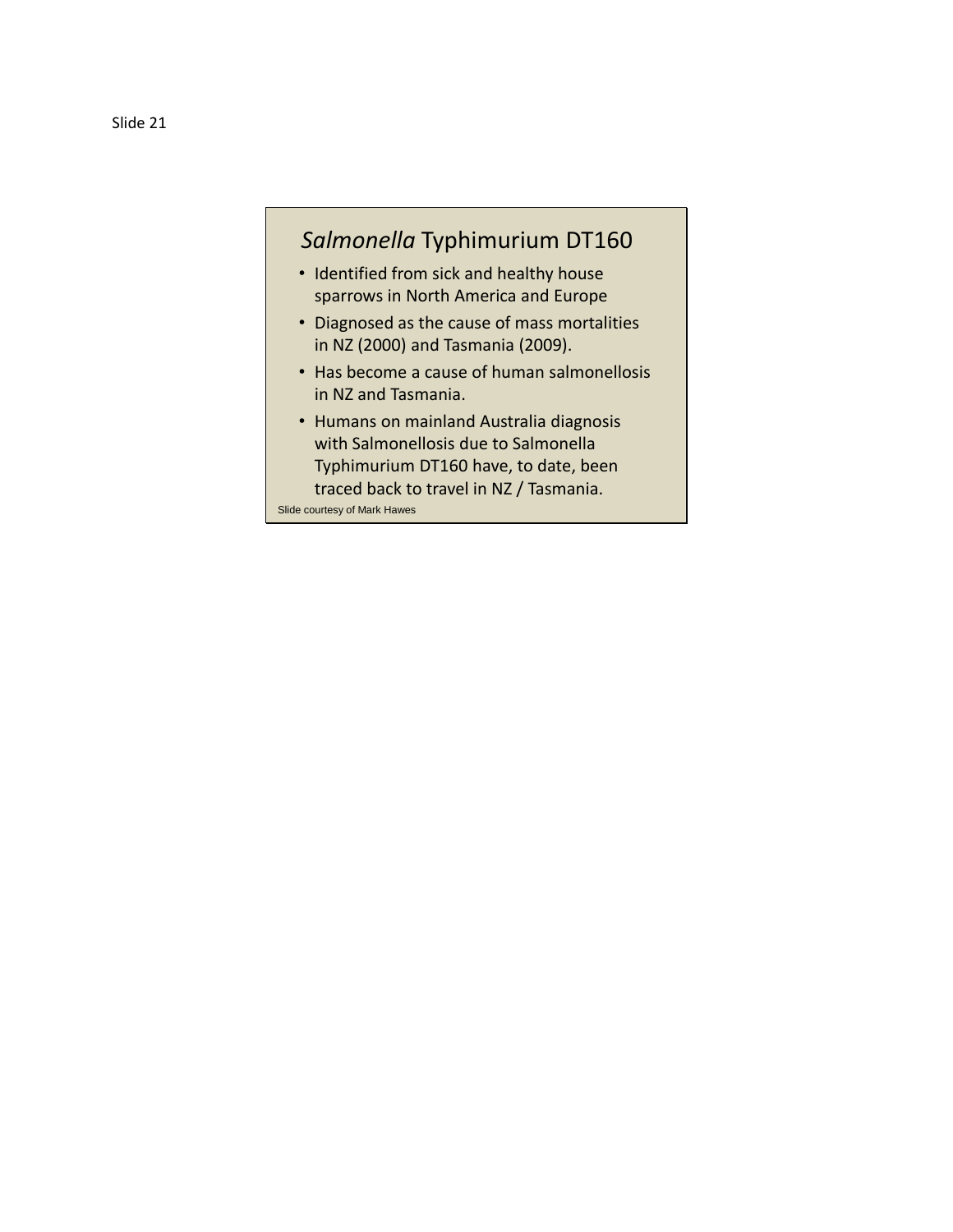# *Salmonella* Typhimurium DT160

### **Other species affected in Tasmania**

- Birds silvereye, sulphur crested cockatoos, chicken
- Livestock sheep
- Pets cat
- Wild mammals wombat

Slide courtesy of Mark Hawes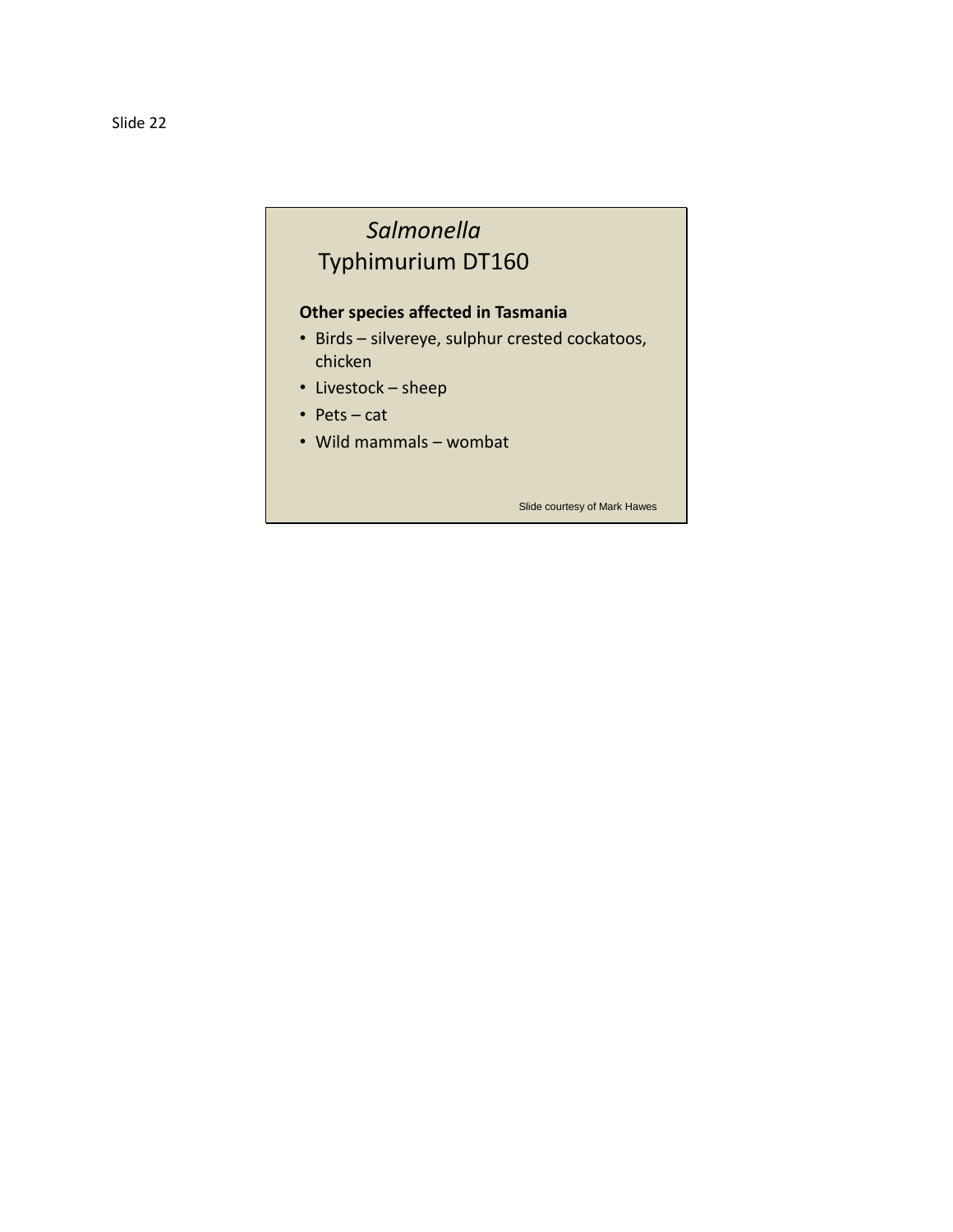#### Slide 23

## References

- Alley *et al.* (2002) An epidemic of salmonellosis caused by Salmonella Typhimurium DT160 in wild birds and humans in New Zealand. NZVJ 50:170-176
- WHA Factsheet https://www.wildlifehealthaustralia.com.au/Portals/0/Docum ents/FactSheets/Avian/Salmonella%20Typhimurium%20DT16 0%20in%20House%20Sparrows%20in%20Australia%20Dec%2 02013%20(2.3).pdf